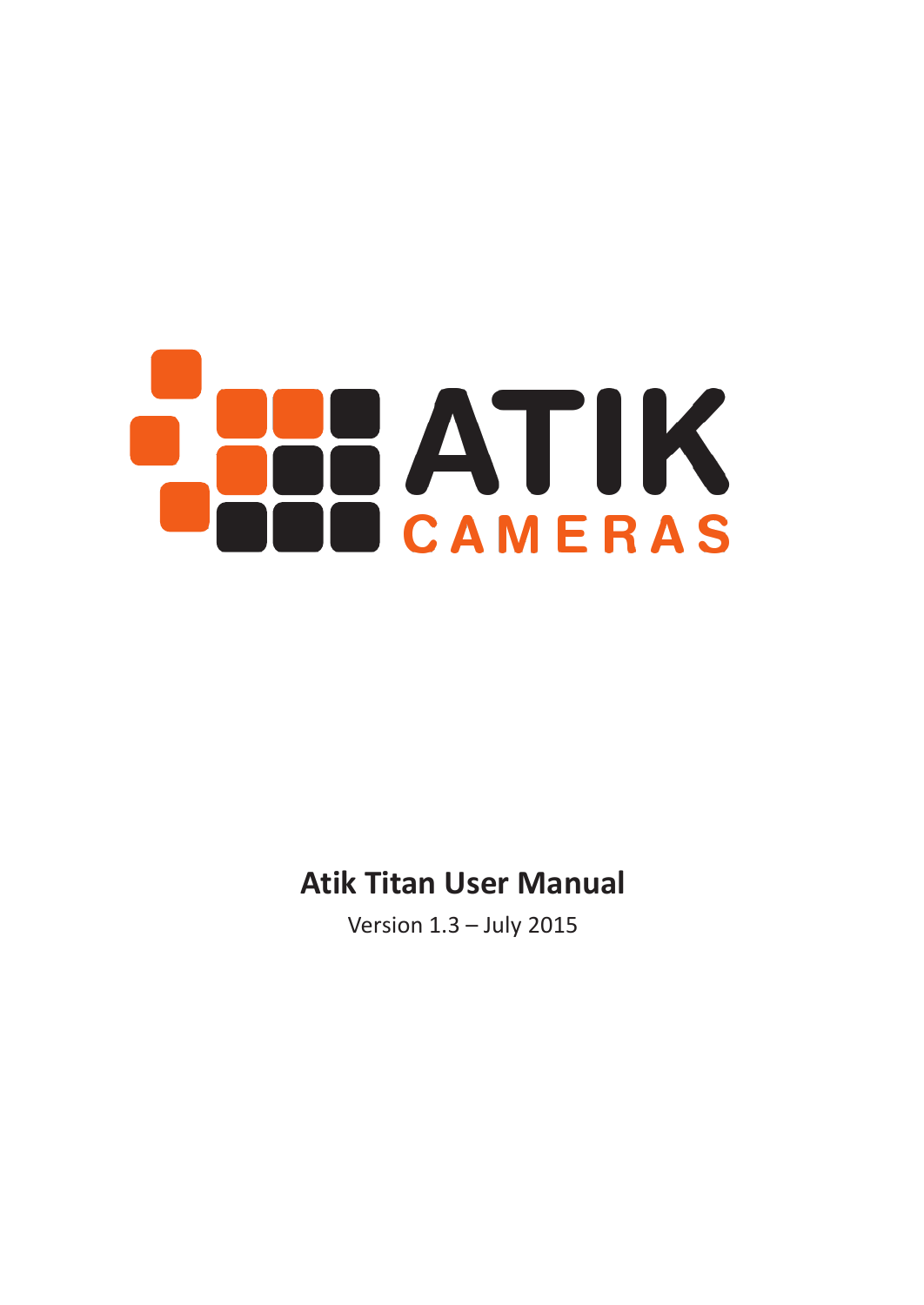

## **Contents**

| $\mathbf{1}$ |     |  |  |  |  |  |  |  |
|--------------|-----|--|--|--|--|--|--|--|
|              | 1.1 |  |  |  |  |  |  |  |
|              |     |  |  |  |  |  |  |  |
|              |     |  |  |  |  |  |  |  |
|              | 3.1 |  |  |  |  |  |  |  |
|              | 3.2 |  |  |  |  |  |  |  |
|              | 3.3 |  |  |  |  |  |  |  |
|              | 3.4 |  |  |  |  |  |  |  |
|              | 3.5 |  |  |  |  |  |  |  |
|              | 3.6 |  |  |  |  |  |  |  |
|              | 3.7 |  |  |  |  |  |  |  |
|              |     |  |  |  |  |  |  |  |
|              |     |  |  |  |  |  |  |  |
|              |     |  |  |  |  |  |  |  |
|              |     |  |  |  |  |  |  |  |
|              |     |  |  |  |  |  |  |  |
|              |     |  |  |  |  |  |  |  |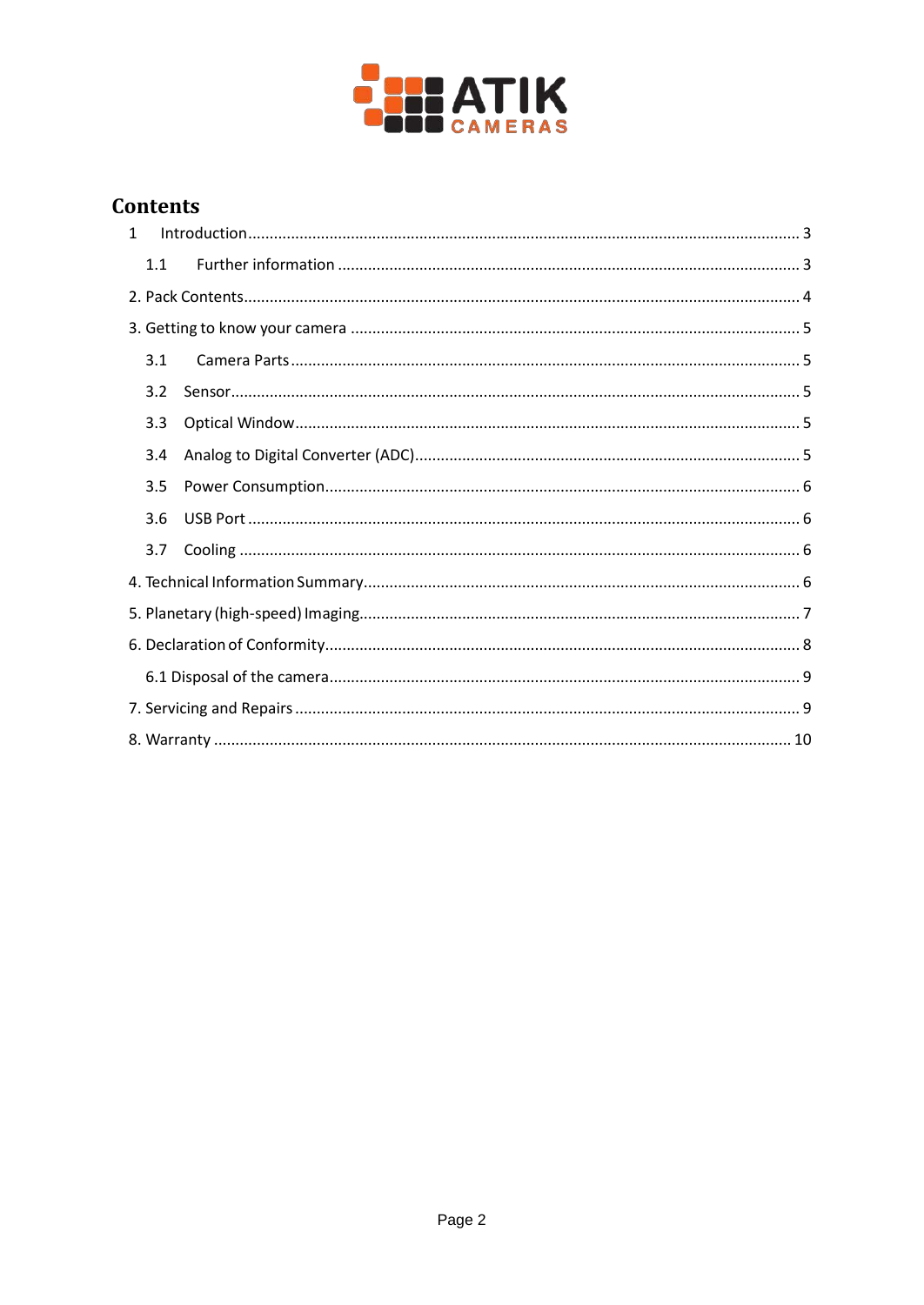

#### <span id="page-2-0"></span>**1 Introduction**

Congratulations on your purchase of an Atik Titan. This three-in-one camera is your perfect observing partner whether you want to do planetary imaging, deep-sky work or autoguiding. This manual will help you get the most out of your Atik camera so please take the time to read it thoroughly and you'll soon be ready to discover new worlds.

Atik Cameras provide exceptional value for money, superior performance and unparalleled ease of use. They are the result of extensive research and development, each one having been designed and built with the requirements of the most demanding astroimager in mind. Your Atik camera incorporates state-of-the-art design and materials, and will be your trusted astrophotography companion for a long time to come.

#### <span id="page-2-1"></span>*1.1 Further information*

For installation instructions and other useful information please refer to the Quickstart guide which was shipped with the camera. Information on the software is given in the ArtemisCapture guide, a PDF file of which is copied to your computer hard drive by the software installer. Further information, including a number of 'Getting Started' tutorial videos, is available on our website at [http://www.atik-cameras.com.](http://www.atik-cameras.com/)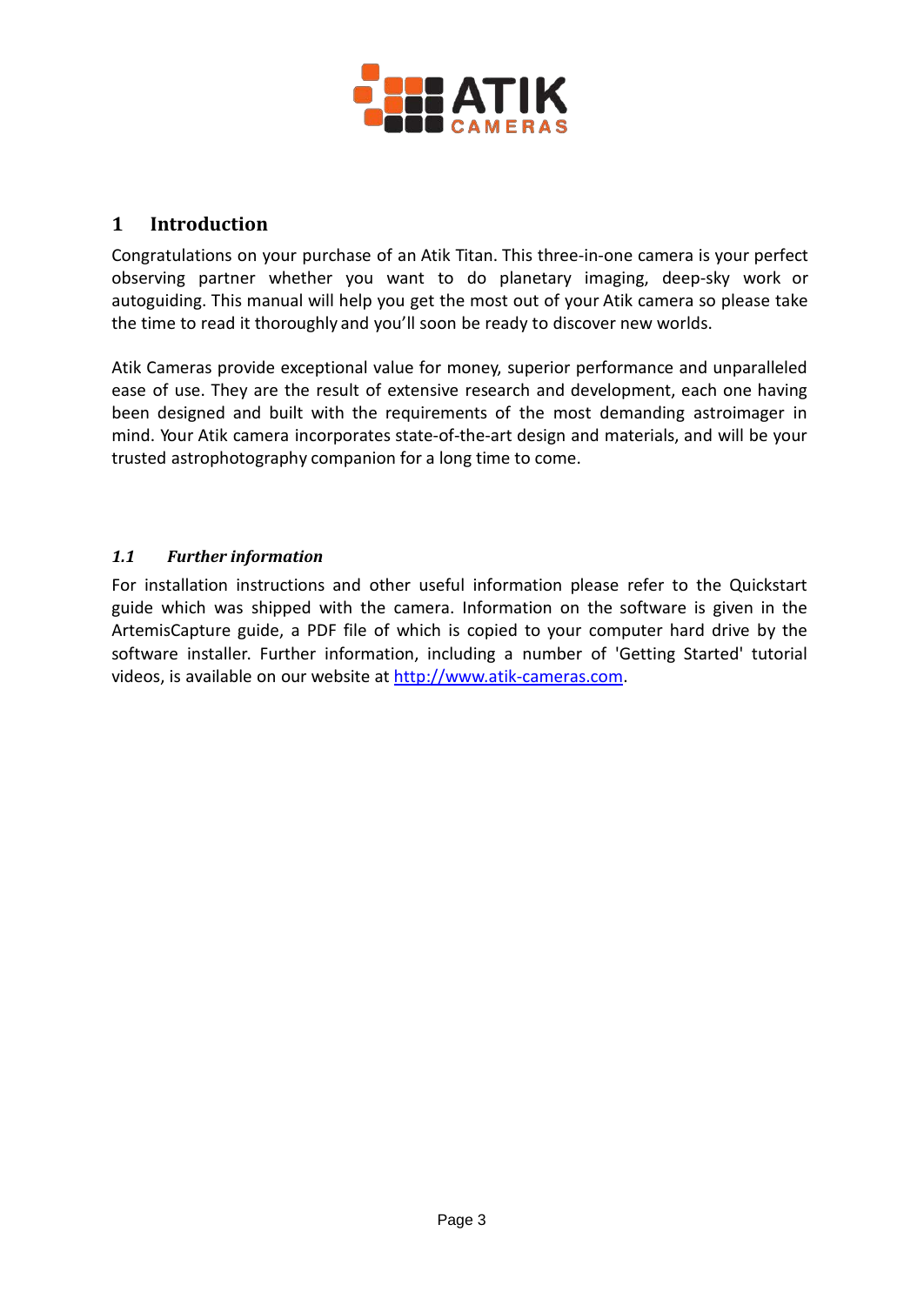

## <span id="page-3-0"></span>**2. Pack Contents**



- 1. Atik Titan
- 2. USB cable
- 3. Car lighter type power cable
- 4. CD with software and manuals
- 5. Quick start guide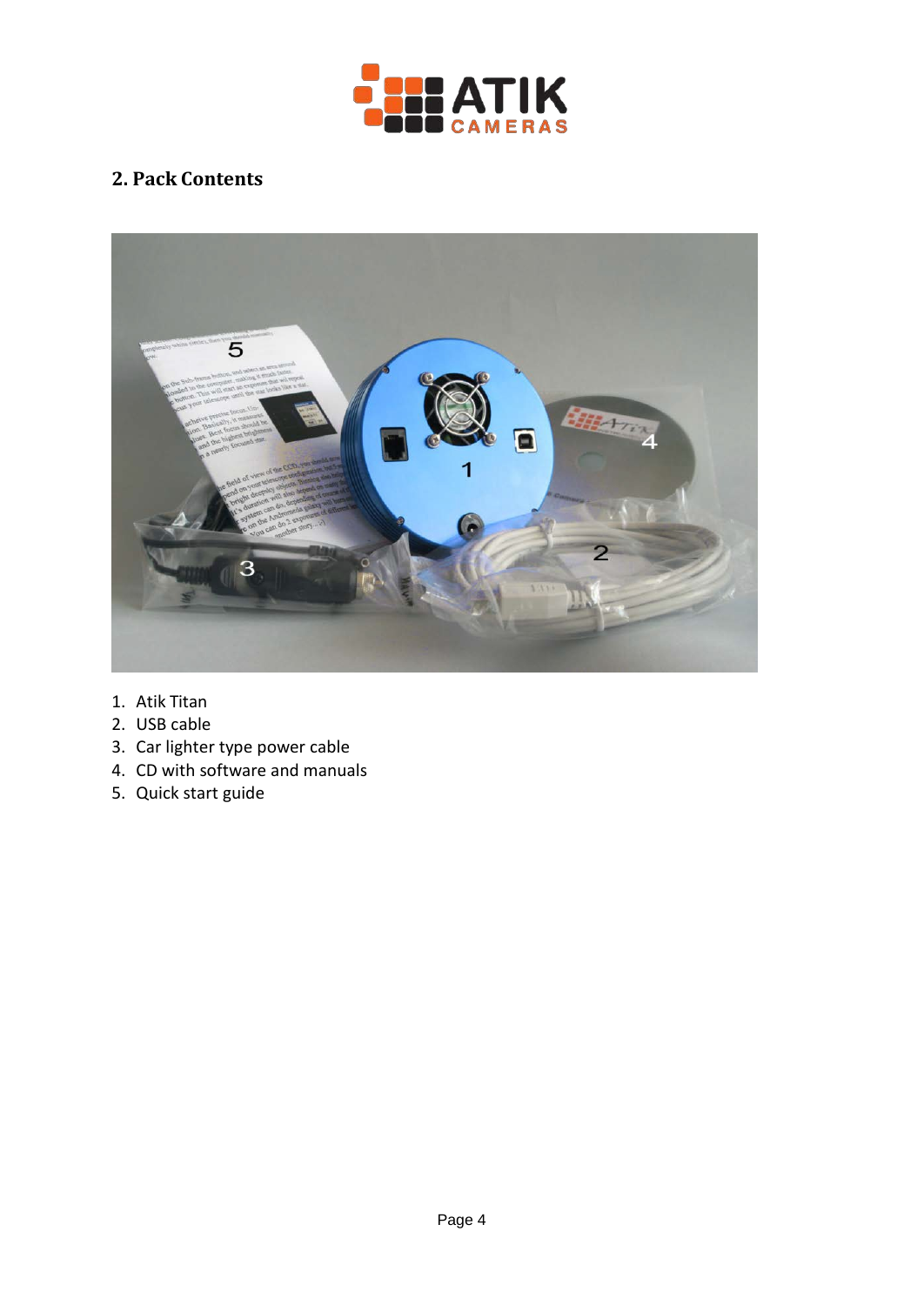

#### <span id="page-4-0"></span>**3. Getting to know your camera**

#### <span id="page-4-1"></span>*3.1 Camera Parts*





- 1. ST-4 compatible autoguider port
- 2. 2.1mm centre-positive 12V DC input
- 3. USB port
- 4. Cooling outlet
- 5. 1.25" nosepiece with T2 (M42 x 0.75mm pitch) thread
- 6. Cooling inlets

#### <span id="page-4-2"></span>*3.2 Sensor*

The sensor inside your camera is a Sony ICX424.

#### <span id="page-4-3"></span>*3.3 Optical Window*

The 2mm-thick optical window is BK7 glass with BBAR coatings on both sides to minimize unwanted reflections.

#### <span id="page-4-4"></span>*3.4 Analog to Digital Converter (ADC)*

Your Atik Titan is equipped with a 16-bit ADC, allowing it to record subtle levels of grey which will provide you with enhanced dynamic range when capturing an image.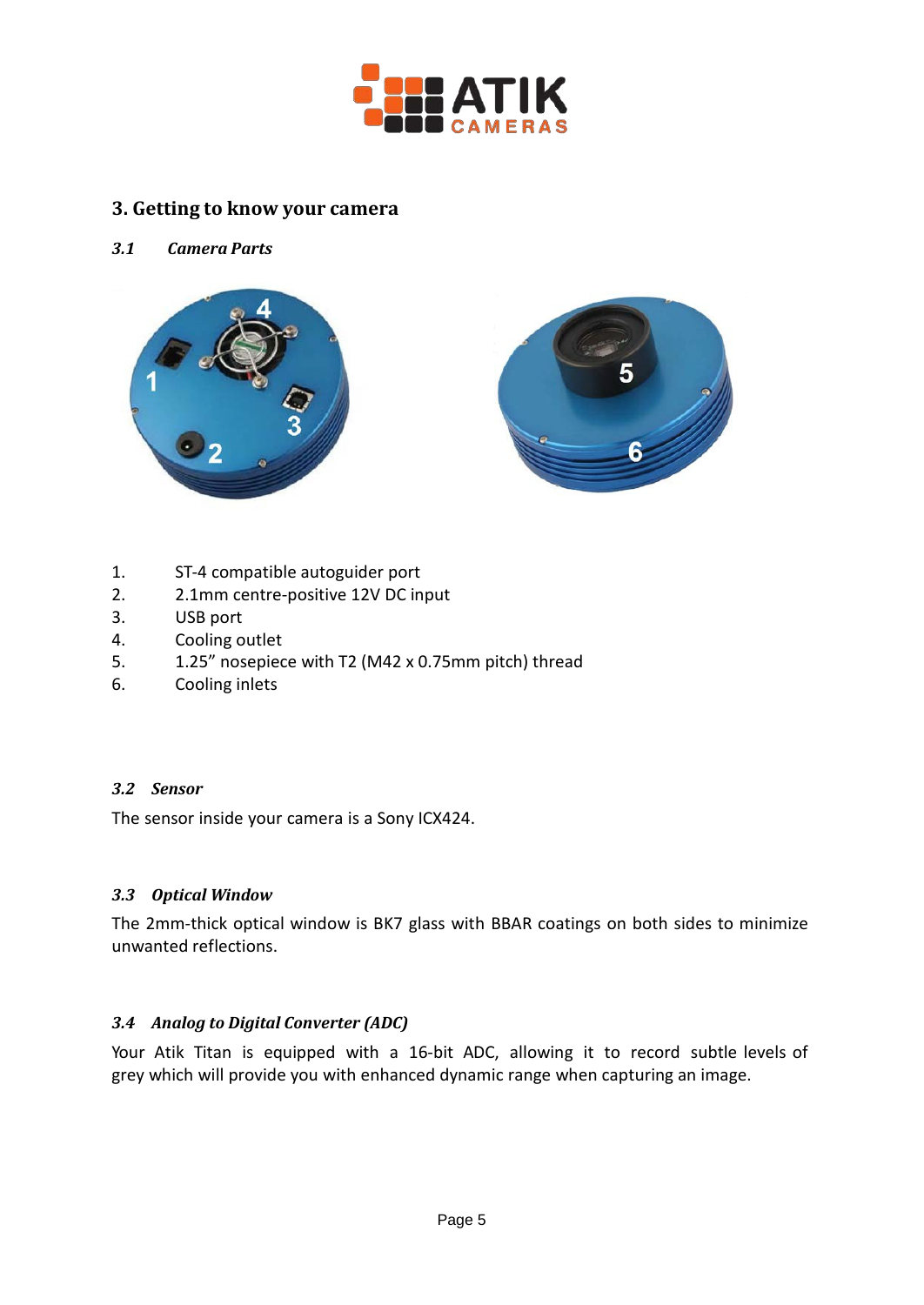

#### <span id="page-5-0"></span>*3.5 Power Consumption*

Your Atik Titan was designed to have very low power consumption, drawing only 550mA at 12V DC with the cooler running. It is possible to run the camera without cooling using the USB power alone. The 2.1mm centre- positive DC input is compatible with a wide range of 12V DC supplies.

WARNING: If you have purchased the optional mains power adaptor, please note that it is for indoor or observatory use only. There is a risk of electric shock if the adaptor is used in damp environments or outside. If in doubt do not use the adaptor and consult a trained electrician.

#### <span id="page-5-1"></span>*3.6 USB Port*

The Atik Titan uses a USB 2.0 high-speed interface, allowing for a full-frame download in approximately 100ms when using the supplied Artemis Capture application. Artemis Capture also provides a higher speed "preview" mode, which allows a full frame to be downloaded in approximately 50ms.

#### <span id="page-5-2"></span>*3.7 Cooling*

Your Atik Titan is equipped with a Peltier thermoelectric element which cools the camera to approximately 20º C below ambient temperature. The cooler is only active when the 12V power is applied. After switching on the camera it is advisable to allow at least 2 minutes before taking images, in order to allow the temperature to stabilize.

#### <span id="page-5-3"></span>**4. TechnicalInformation Summary**

|                         | Titan            |  |  |
|-------------------------|------------------|--|--|
| Image sensor            | Sony ICX424      |  |  |
| Resolution              | 659x494          |  |  |
| Pixel size (um)         | 7,4x7,4          |  |  |
| <b>ADC</b>              | 16 bit           |  |  |
| Readout noise (Typ.)    | 7е               |  |  |
| <b>Cooling Delta</b>    | $-20$            |  |  |
| <b>Regulated cooler</b> | No               |  |  |
| Water assist            | No               |  |  |
| Maximum exposure        | Unlimited        |  |  |
| Minimum exposure        | 0,001s           |  |  |
| Maximum Frame Rate      | 15 fps           |  |  |
| <b>PC</b> Interface     | USB <sub>2</sub> |  |  |
| Power requirements      | 12VDC, 0.55A     |  |  |
| Backfocus distance      | 12mm             |  |  |
| Thread on front         | M42x0,75         |  |  |
| Weight                  | 350g             |  |  |
| Mono or OSC             | Either           |  |  |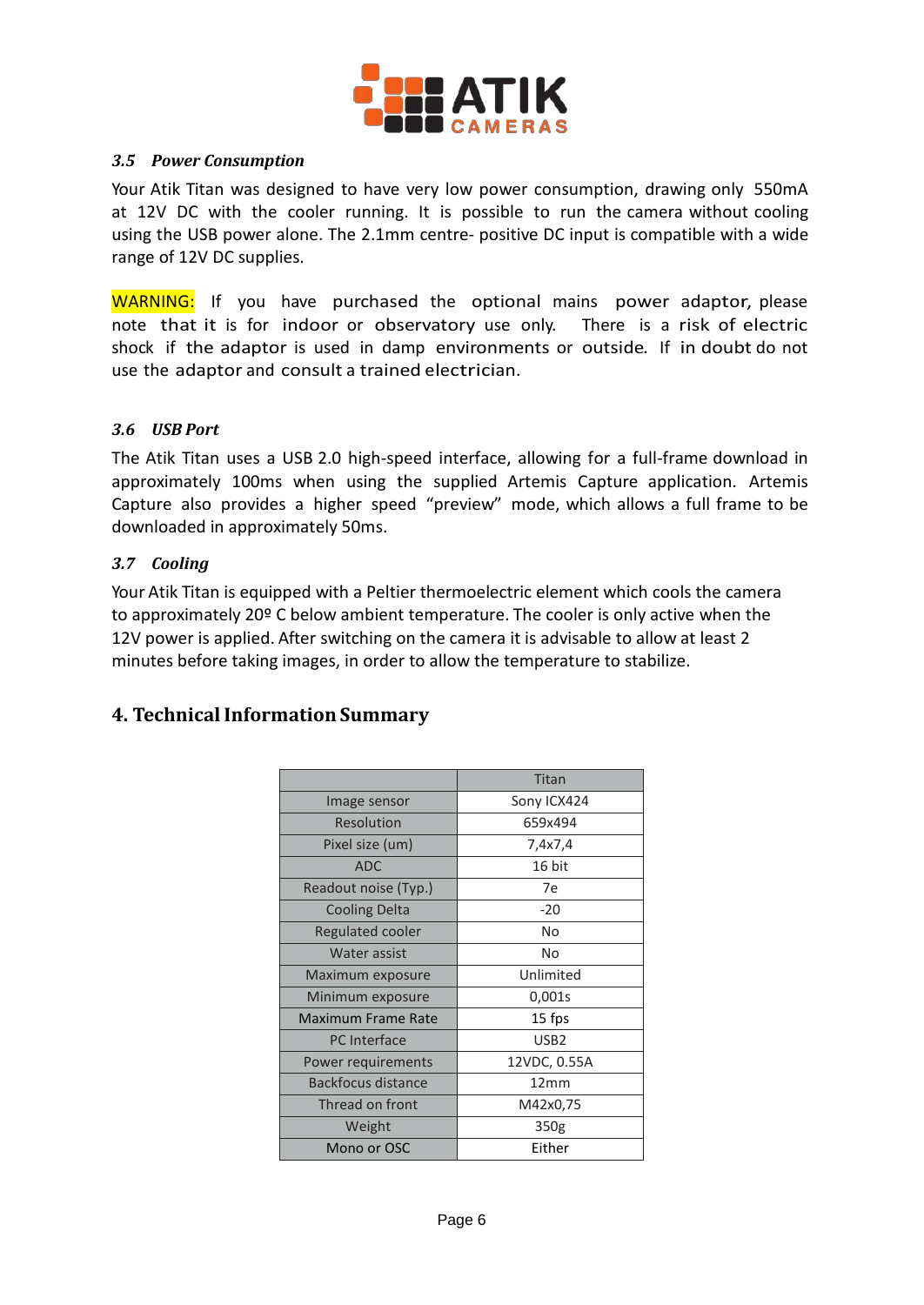



## <span id="page-6-0"></span>**5. Planetary (high-speed) Imaging**

The Atik Titan can take up to 15 frames per second and store them in uncom- pressed 16 bit format on a standard hard disk drive. In order to do high-speed imaging using Capture, the following steps must be taken:-

- □ check the **Pre** checkbox in the Exposure dialog this enables the fast download mode;
- $\Box$  set a suitable exposure time in the Exposure dialog note that high frame rates require short exposure times;
- check the **Autosave Images** checkbox in the Exposure dialog;
- $\Box$  enter a suitable folder and file name prefix in the text box below the **Autosave Images** checkbox (or use the browse button alongside it);
- □ select a suitable suffix scheme from the **Seq fmt.** drop-down list;
- enter your desired starting sequence number in the **Seq No.** text box;
- start imaging by selecting the **Camera | Loop** menu option or else by clicking on the **Loop** toolbar item;
- stop imaging by deselecting the **Camera | Loop** menu option or else by clicking on the **Loop** toolbar item again.

**Please ensure that your hard disk drive has enough space available for your proposed observing run – in high-speed imaging mode the Titan eats up disk space very quickly!** Performance will be improved by minimizing the number of other processes running on the system. If the frame rate is reduced by hard disk performance limitations, you might be able to improve it by using a RAM disk, such as the one provided by Dataram (see [http://memory.dataram.com/products-and](http://memory.dataram.com/products-and-services/software/ramdisk/download-ramdisk))[services/software/ramdisk/download-ramdisk\).](http://memory.dataram.com/products-and-services/software/ramdisk/download-ramdisk))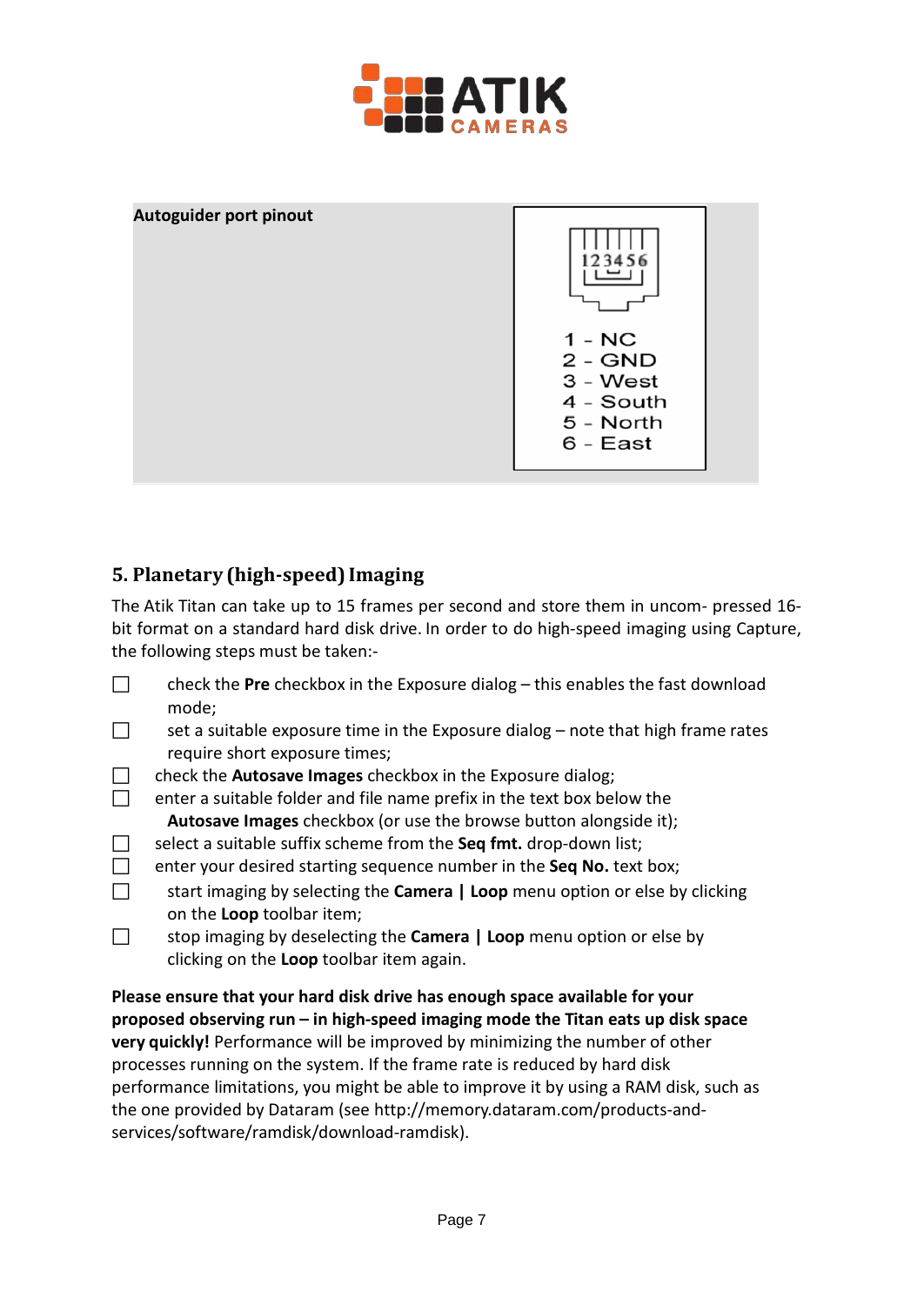

A major advantage of operating in high-speed imaging mode is that it allows you to capture moments of steady seeing, which can then be selected and stacked to produce far sharper images than could be achieved with longer exposure times. Registax is a freeware program which is designed to make this post-processing as easy as possible: please refer to the Registax website

[\(http://www.astronomie.be/registax/index.html](http://www.astronomie.be/registax/index.html)) for further details.

Registax will process and stack RGB images taken through different colour filters provided that the files are saved with the suffixes **\_R**,

**G** and **B**, to indicate the colour channel. The easiest way to achieve this is by setting up an observing sequence as shown on the right.

Registax can also debayer images taken with one-shot colour cameras.

| Sequence<br>$1\sqrt{2}$<br>$2\overline{\triangledown}$<br>з⊽<br>$4\Box$<br>$5\Box$<br>$6\Box$<br>7 <sup>1</sup><br>$8\Box$<br>9 <sup>1</sup><br>$10\Box$ | Enabled Exposure [sec] Binning<br>0.01<br>0.01<br>0.01<br>1<br>1<br>1<br>1<br>1<br>1<br>1 | ÷<br>÷<br>÷<br>÷<br>÷<br>÷<br>÷<br>÷<br>÷<br>÷ | 1x1<br>$\overline{\phantom{a}}$<br>1x1<br>1x1<br>1x1<br>1x1<br>1x1<br>$\overline{\phantom{a}}$<br>1x1<br>$\cdot$<br>1x1<br>$\cdot$<br>1x1<br>1x1<br>۰ | Filter Pos<br>÷<br>÷<br>2<br>÷<br>3<br>÷<br>o<br>÷<br>o<br>÷<br>o<br>÷<br>O<br>÷<br>o<br>÷<br>o<br>÷<br>lo | File Suffix<br>LR.<br>ĻĞ<br>LB | System Command                       |          |                 |
|----------------------------------------------------------------------------------------------------------------------------------------------------------|-------------------------------------------------------------------------------------------|------------------------------------------------|-------------------------------------------------------------------------------------------------------------------------------------------------------|------------------------------------------------------------------------------------------------------------|--------------------------------|--------------------------------------|----------|-----------------|
| Load settings                                                                                                                                            | Delay between exposures:                                                                  | Save settings                                  | Sequence repeat mode: Lines (1,1 2,2 3,3)<br>lo                                                                                                       | ÷<br><b>Run</b>                                                                                            | $\mathbf{v}$                   | Repeat count:<br>Delay before start: | 10<br>lo | 싂<br>싂<br>Close |

#### <span id="page-7-0"></span>**6. Declaration of Conformity**

#### **EU Declaration of Conformity**

This product carries the CE Mark in accordance with the related European Directive. CE Marking is the responsibility of:

CE

Perseu, SA R. Dr. Agostinho Neto, 1D 2690-576 Sta Iria da Azoia Portugal

#### **Critical Applications**

This product is not designed for any "critical applications". "Critical applications" means life support systems, medical applications , connections to medical devices, commercial transportations, nuclear facilities or systems or any other applications where product failure could lead to injury to persons or loss of life or catastrophic property damage.

This product is not a toy.

This is a class A product. In a domestic environment this product may cause radio interference in which case the user may be required to take appropriate measures.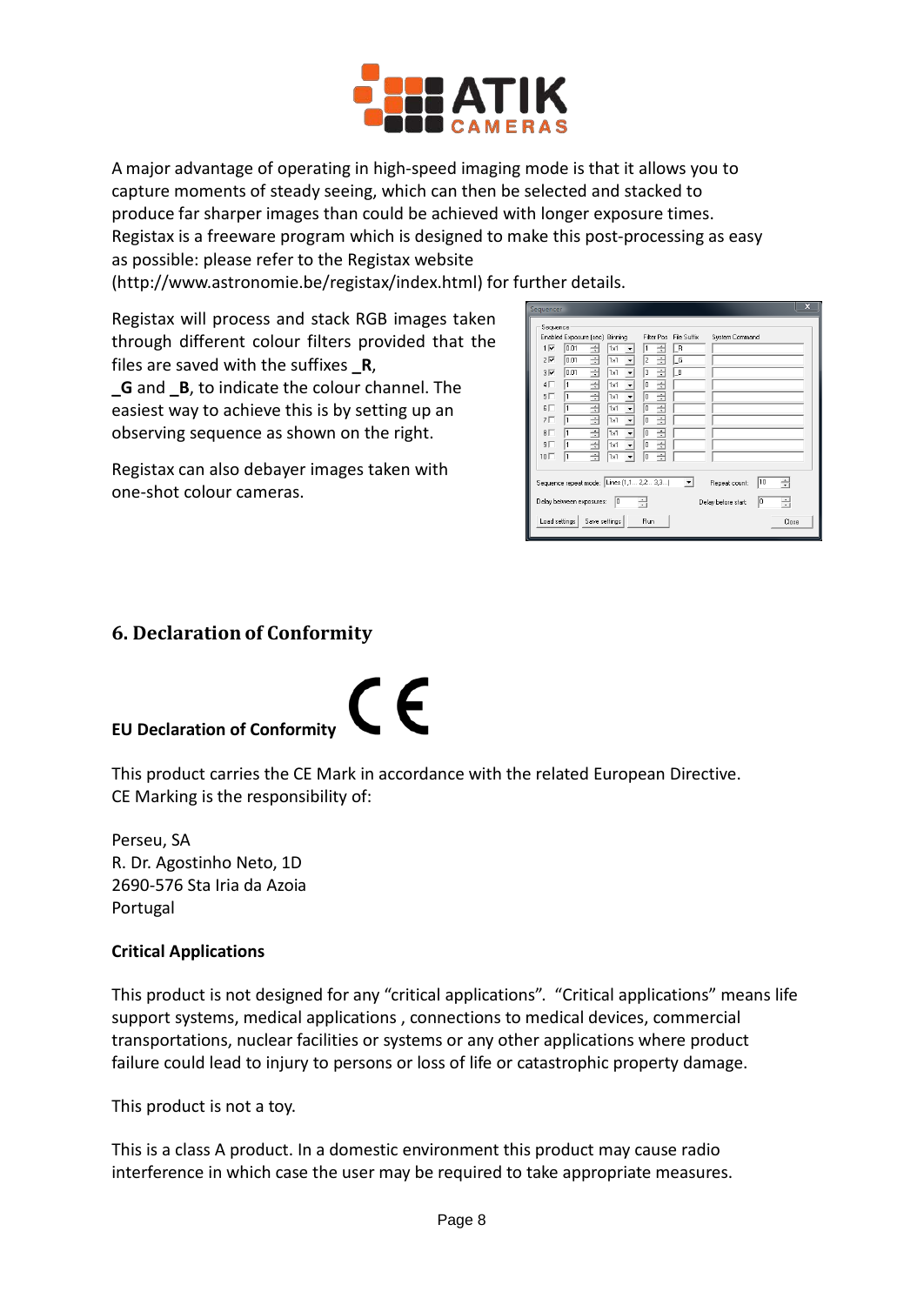

#### <span id="page-8-0"></span>*6.1 Disposal of the camera*

When no longer required do not dispose of this electronic device with general household waste. To minimise pollution and protect the environment the camera should be recycled. Local recycling drop off points available under the Waste from Electrical and Electronic Equipment (WEEE) regulations which will accept the camera. For further information contact Perseu SA at the above address, or the shop from which the camera was bought.



### <span id="page-8-1"></span>**7. Servicing and Repairs**

Repairs, servicing and upgrades are available through your local dealer or by emai[ling](mailto:support@atik-cameras.com) [support@atik-cameras.com](mailto:support@atik-cameras.com)

**Please note that modifications to the camera and/or accessories which are undertaken without the manufacturer's written permission will void the warranty.**